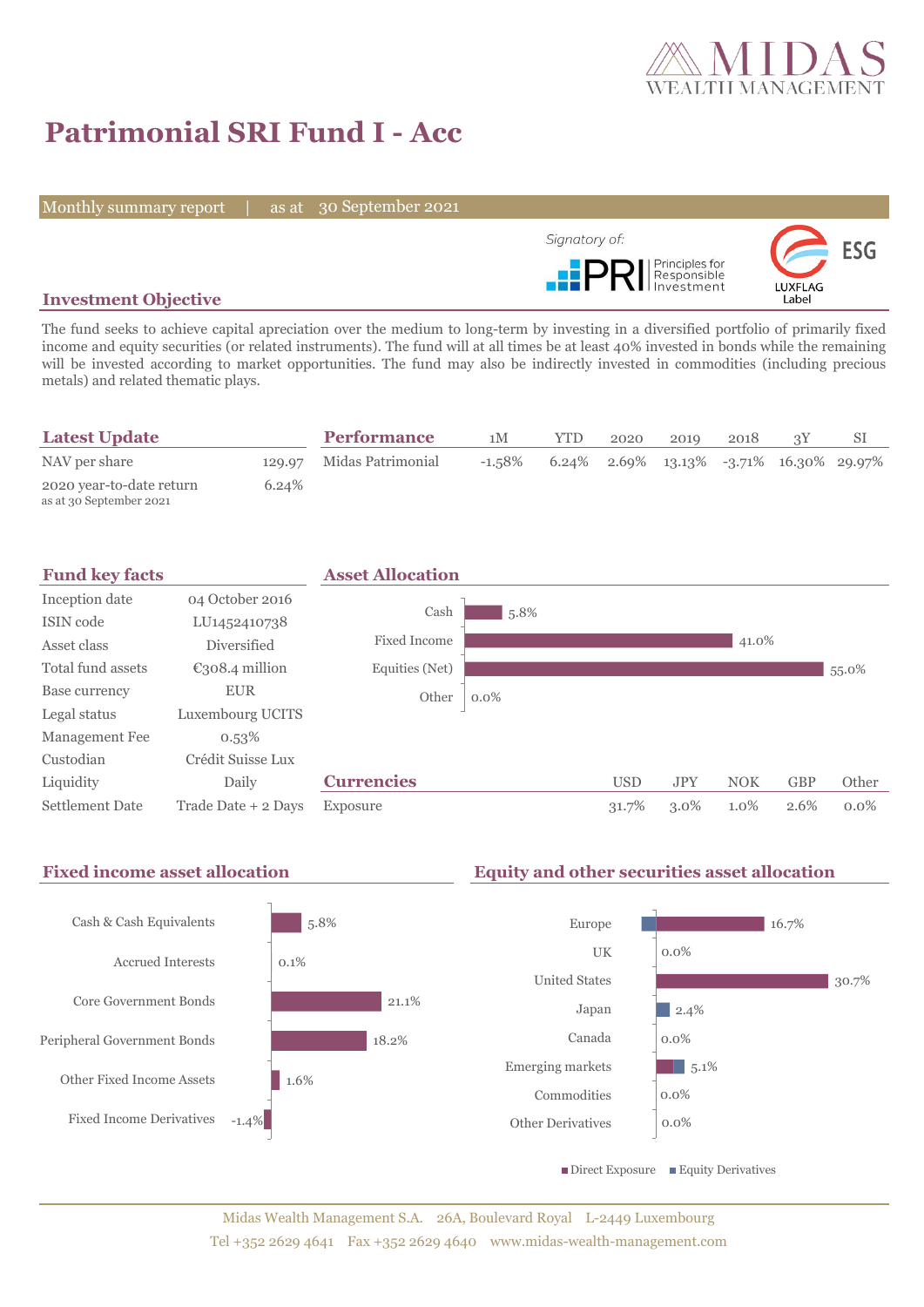

# **Patrimonial SRI Fund I - Acc**

Monthly summary report | as at 30 September 2021

| Top 10 fixed income holdings          | Rating       | Weight  |            | <b>Fixed income rating breakdown</b> |
|---------------------------------------|--------------|---------|------------|--------------------------------------|
| HELLENIC REPUBLI : GGB 4 3/8 08/01/22 | $BB-$        | 3.8%    |            |                                      |
| BTPS: BTPS 1 07/15/22                 | BBB-         | $3.4\%$ | AAA        | 28.5%                                |
| BUNDESSCHATZANW: BKO 0 03/11/22       | AAA          | 3.4%    | AA         | 18.3%                                |
| BTPS: BTPS 0.35 02/01/25              | BBB-         | $3.0\%$ | А          | 8.6%                                 |
| BUNDESSCHATZANW: BKO o 06/16/23       | AAA          | 2.6%    | <b>BBB</b> | 33.4%                                |
| SPANISH GOV'T: SPGB o 01/31/26        | $BBB+$       | $2.3\%$ | <b>BB</b>  | 11.2%                                |
| IRISH GOVT : IRISH $1.05/15/26$       | $\mathbf{A}$ | 1.9%    | B          | $0.0\%$                              |
| SPANISH GOV'T: SPGB 0.4 04/30/22      | $BBB+$       | 1.8%    | <b>CCC</b> | $0.0\%$                              |
| FRANCE O.A.T.: FRTR 0 02/25/22        | AA           | 1.8%    | NR         |                                      |
| REP OF POLAND: POLAND 0 02/10/25      | $A-$         | 1.6%    |            | $0.0\%$                              |

| Top 10 equity holdings         | Sector                        | Weight | Еq |
|--------------------------------|-------------------------------|--------|----|
| <b>BROADCOM INC</b>            | <b>Information Technology</b> | 2.8%   |    |
| <b>MICROSOFT CORP</b>          | <b>Information Technology</b> | 2.7%   |    |
| AMAZON.COM INC                 | <b>Consumer Discretionary</b> | 2.5%   |    |
| <b>APPLE INC</b>               | <b>Information Technology</b> | 1.9%   |    |
| <b>JPMORGAN CHASE &amp; CO</b> | Financials                    | 1.9%   |    |
| <b>IOVIA HOLDINGS INC</b>      | <b>Health Care</b>            | 1.9%   |    |
| <b>ASML HOLDING NV</b>         | <b>Information Technology</b> | 1.9%   |    |
| UNITEDHEALTH GROUP INC         | <b>Health Care</b>            | 1.9%   |    |
| <b>NIKE INC</b>                | <b>Consumer Discretionary</b> | 1.7%   |    |
| <b>SIEMENS HEALTHINEERS AG</b> | <b>Health Care</b>            | 1.7%   |    |

#### **Top 10 equity holdings** Sector Weight **Equity sector breakdown**





### **Thematics breakdown Top 5 funds and other holdings**

| iShares STOXX Europe 600 Oil & Gas UCITS 1.6% |         |
|-----------------------------------------------|---------|
| iShares EURO STOXX Banks 30-15 UCITS ET 1.4%  |         |
| Allianz China A-Shares                        | $1.0\%$ |
| Amundi MSCI Emerging Markets UCITS ETF        | 1.0%    |
| iShares S&P 500 Financials Sector UCITS ETI   | 1.0%    |